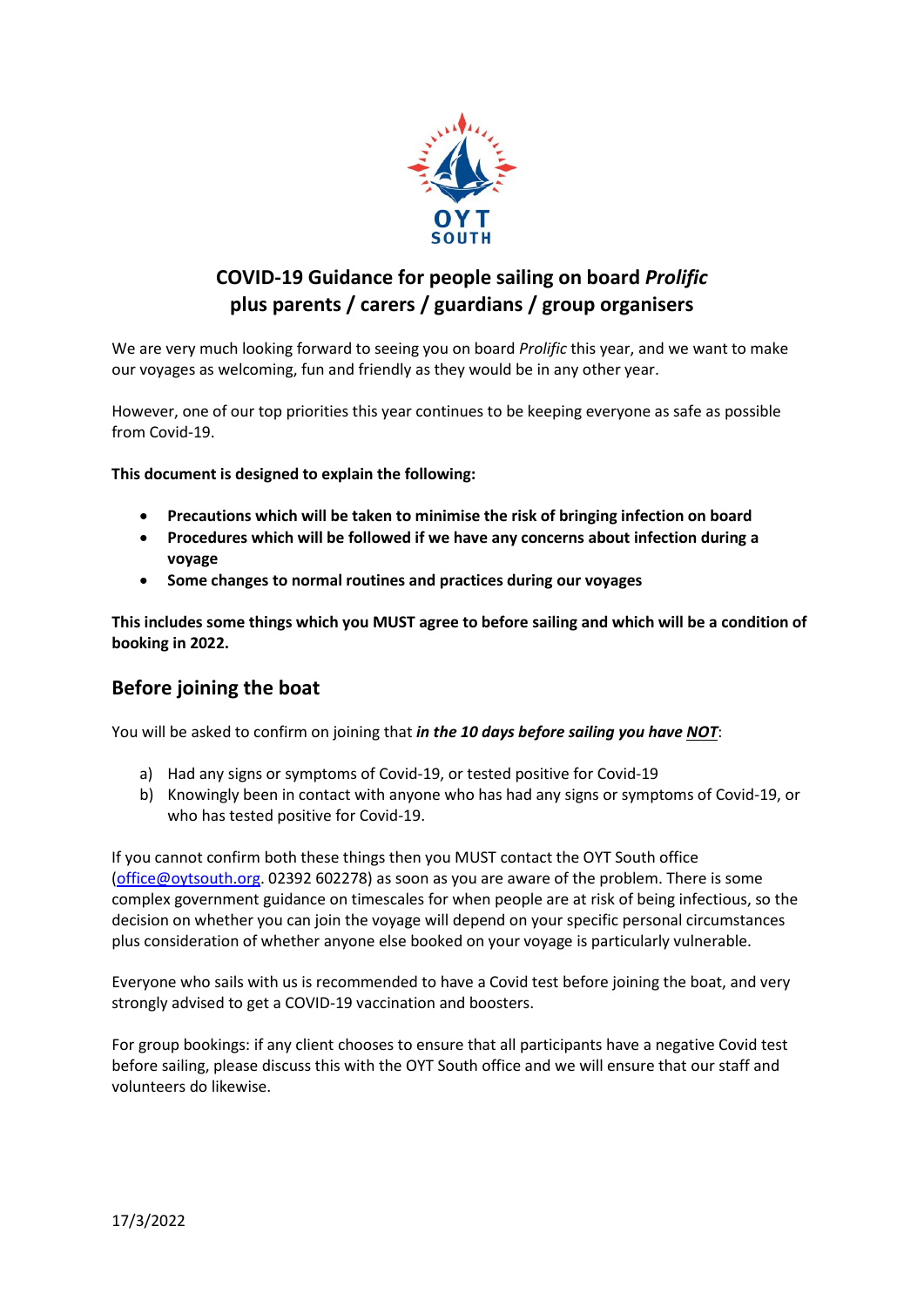## **Travel to the boat**

Please plan your journey to the boat in a way that minimises your risk of picking up infection during the journey. [Covid travel guidance](http://www.oytsouth.org/covid_travel.asp) is available on our website.

### **Screening on arrival**

You will be asked to wait in a specified place when you arrive.

You may NOT come on board *Prolific* or mix with anyone else who will be joining the voyage until a member of the OYT South team has run through the following pre-voyage screening:

- Confirmation that
	- o You have not tested positive (even if asymptomatic) or had any signs or symptoms of Covid-19 in the last 10 days (temperature above 37.8 C, persistent cough, loss of taste and/or smell, headache, stuffy or runny nose, sore throat, shortness of breath, fatigue, loss of appetite, muscle ache, diarrhoea, nausea and vomiting); OR if you have had any of these symptoms, you have since had a negative Covid test. Additionally in the case of diarrhoea, nausea and vomiting, you have been symptom-free for two days before joining the boat.
	- $\circ$  You have not knowingly been in contact with anyone who has had any signs or symptoms of Covid-19 in the last 10 days, or who has tested positive

If you cannot confirm both these things, you MUST have contacted the OYT South office [\(office@oytsouth.org.](mailto:office@oytsouth.org) 02392 602278) as soon as you became aware of the problem, and a decision will have been made about whether you can safely join the voyage, based on your specific circumstances, the likelihood of infection and whether anyone else booked on your voyage is particularly vulnerable. If it is agreed that you can safely join the voyage, this will have been confirmed to you by email; and staff on board will be aware of precisely why you have been granted an exemption from the conditions above. As part of the pre-voyage screening, you will be asked to confirm that nothing has changed.

In addition, we will ask for confirmation that:

- $\circ$  You have not been told by a medical professional that you should be taking additional precautions due to the risk of getting COVID -19
- o You have not been advised by NHS Test and Trace to stay at home or isolate.
- o You are not required to self-isolate for travel-related reasons
- o You or your parents or guardians have made arrangements so that there will be someone available 24/7 to collect you from the boat as quickly as possible if you develop Covid-19 symptoms during the voyage.

You should not travel to the boat if you cannot meet all these requirements.

**If you are unable to meet all the requirements of the pre-voyage screening, you may NOT join the voyage and any voyage fees paid will be refunded in full. OYT South will not be liable for costs incurred other than voyage fees (e.g. travel costs).**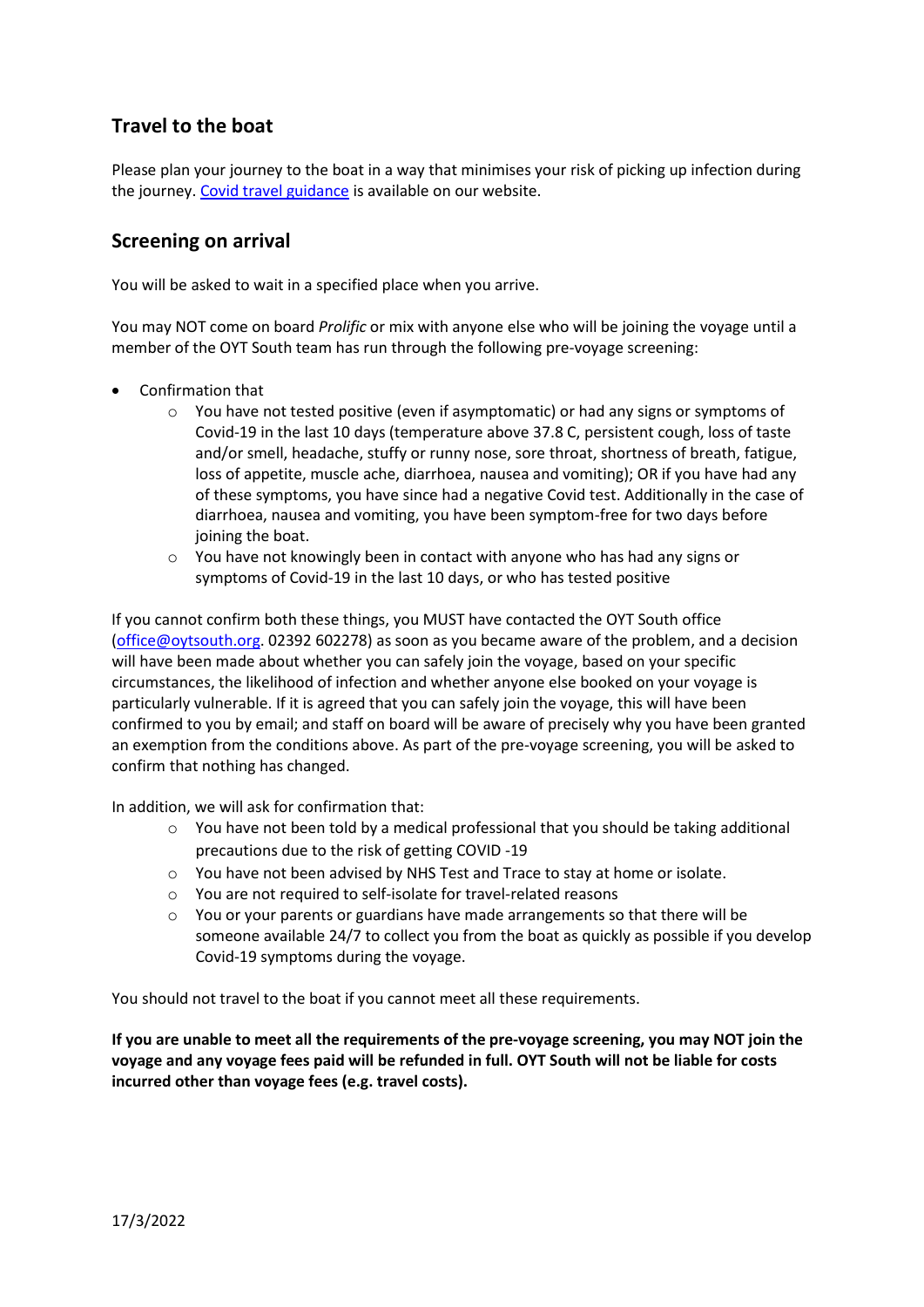### **What to bring**

There is [a kit list](http://www.oytsouth.org/how-to-sail-with-us/what-to-bring.asp) available on our website, and it is also included in the crew handbook which will be sent to you before the voyage.

Particularly for those clients who have sailed with us before, we would ask you to note some changes due to Covid-19:

- We are no longer able to provide duvets and pillows on board. You should bring your own pillow, and either a sleeping bag, or a single duvet plus a single sheet.
- Please bring face coverings\* and hand sanitiser.
- Please bring your own water bottle
- If you have lateral flow test kits, please bring some (though we will also have some on board). This will enable you to test if you develop any symptoms of Covid-19 or if anyone else on board tests positive.

\* Face coverings are no longer required by law. However, we may decide to use face coverings in enclosed and crowded places; where there is poor ventilation or when in close contact with others we do not normally meet. They must be used if someone on board tests positive. You must advise us in advance if you are exempt from wearing a face covering.

#### **Visiting overseas ports**

Please note that current Covid-safe protocols mean that we will not sail to foreign ports so that we do not run the risk of being caught up in a Covid outbreak whilst abroad. If this changes as the season goes on then we will advise people on a voyage-by-voyage basis. Additional requirements for voyages which might go overseas (e.g. to France) would be:

- Passports (and visas if required): British passports must have at least 6 months left (and be less than 10 years old) when visiting the EU. British citizens (and, of course, EU nationals) do not need visas for short visits to the EU; other nationals should check EU visa requirements.
- A Global Health Insurance Card (in case you need medical treatment abroad) these replace the old EHIC cards and are free. If you have an EHIC card, it remains valid until it expires.

#### **What happens if someone develops symptoms during the voyage**

*If anyone on board has a temperature above 37.8 C, persistent cough, loss of taste and/or smell, headache, stuffy or runny nose, sore throat, shortness of breath, fatigue, loss of appetite, muscle ache, diarrhoea, nausea and vomiting (other than due to seasickness), we will:*

- 1. Isolate that person.
- 2. Carry out a rapid lateral flow test on that person.
- 3. Send that person home if the LFT is positive. If it is negative, we will continue to test that person on a daily basis while symptoms last.
- 4. The voyage will continue for everyone else unless anyone wishes to go home. (Should they choose to go home there will be no refund and they must pay for their own travel costs).
- 5. A series of Covid-safe protocols will be put in place for the remainder of the voyage (see Appendix 6: [http://www.oytsouth.org/pdfs/oyt\\_south\\_covid\\_sops\\_2022.pdf\)](http://www.oytsouth.org/pdfs/oyt_south_covid_sops_2022.pdf)
- **6.** OYT South will offer rapid lateral flow tests to everyone before they leave (whether that is at the end of the voyage or because they choose to leave early).